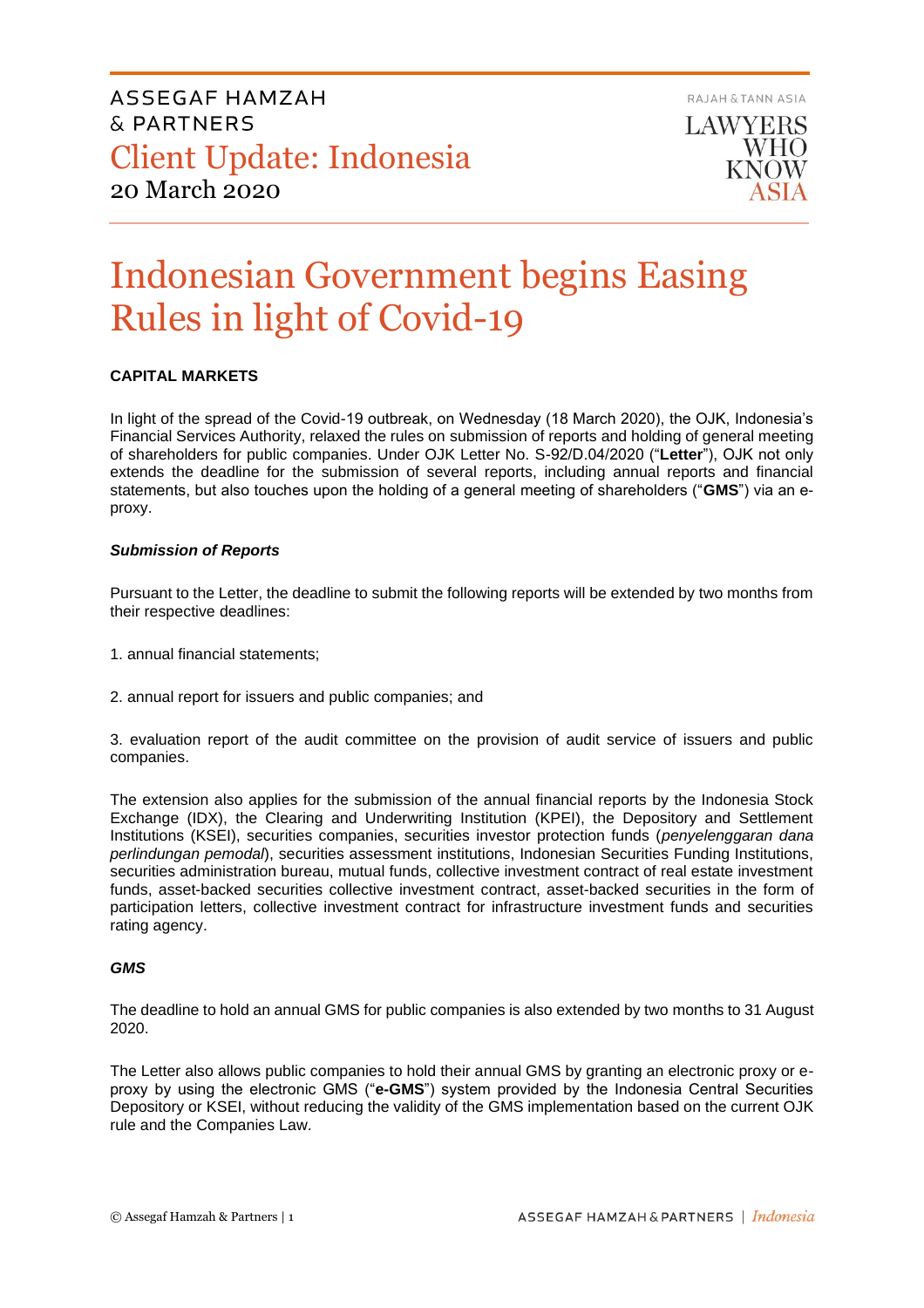LAWYERS **WHO KNOW** 

RAJAH & TANN ASIA

Currently, the government has not issued any specific rule on e-proxy to tackle the uncertainties brought by the outbreak. It is important that the government ensures that any rule on e-proxy must be suitable for all circumstances, not just Covid-19.

### *Uncertainties ahead?*

While the Letter states that the implementation of a GMS using the e-GMS system will follow the rules that will be determined by KSEI, to date, KSEI is still in the process of developing the e-proxy system.

Based on news reports, the technical readiness and system to implement e-proxy in the IDX has reached 95%. But as with all technological developments of a large scale, there is no guarantee that the e-proxy and e-GMS system will be ready for immediate use. It is certain that further coordination between the different entities and the users will be required.

In any event, if a public company must convene physical meeting, they must follow the instructions from the Indonesian National Board for Disaster Management (BNPB), Jakarta Regional Government and the building management.

### **COMPETITION**

Amidst the current situation with COVID-19 in Indonesia and following the direction from the Indonesian government on social distancing, on 16 March 2020, the Indonesia Competition Commission (*Komisi Pengawas Persaingan Usaha* or "KPPU") issued a decree to temporary halt its enforcement activities until 31 March ("**Closure Period**"). According to the decree, the following activities will be temporarily stopped:

- 1. case hearing;
- 2. case handling;
- 3. assessment and clarification for merger filings.

The decree is silent on how the Closure Period will affect statutory timeline, including merger filings with deadlines during the Closure Period. We have requested for further clarifications with the KPPU and, we understand that:

- 1. the KPPU would not accept or register any merger filings during the Closure Period and will only begin accepting filings on 1 April 2020;
- 2. the Closure Period will not extend the 30-business day deadline for merger filings; and
- 3. parties in a transaction with a deadline during the Closure Period can submit their filing to the KPPU on 1 April 2020 and KPPU will waive the penalty for late filing.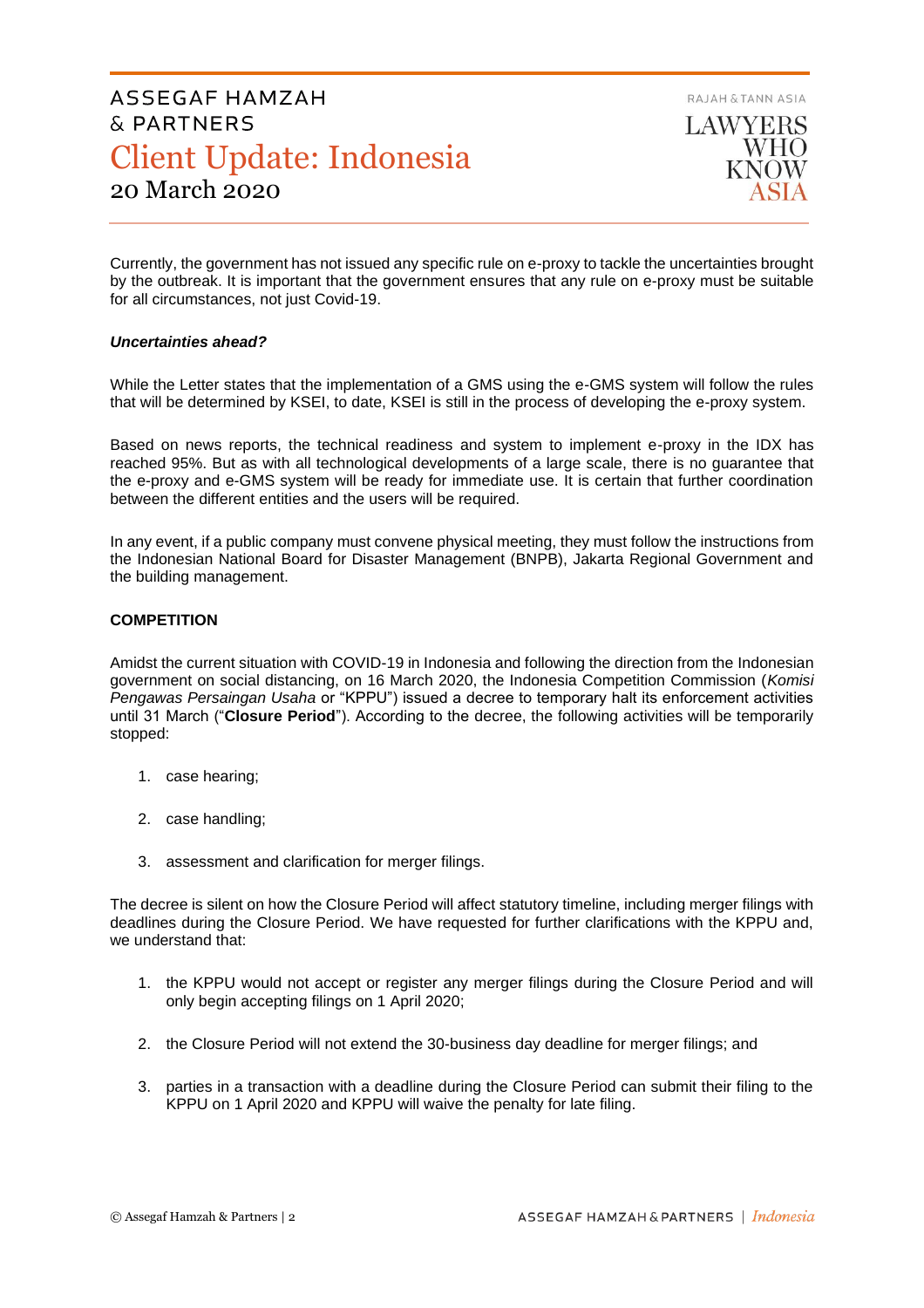

Consequently, we expect that any timeline, e.g., the deadline for mergers reviewing stage and the issuance of KPPU decisions/opinion, will be extended according to the Closure Period.

As for merger notification, businesses should check and calculate their notification deadline from the effective date of the transaction to ensure that they will still comply with the KPPU's merger control regulation. This is particularly important for any notifiable transaction that closes or must be notified during the Closure Period.

## **CONCLUSION**

For now, we view both the OJK and KPPU's actions as a sensible guidance, and it is good to know that the regulators are putting appropriate measures in place to deal with the uncertainty brought by the outbreak.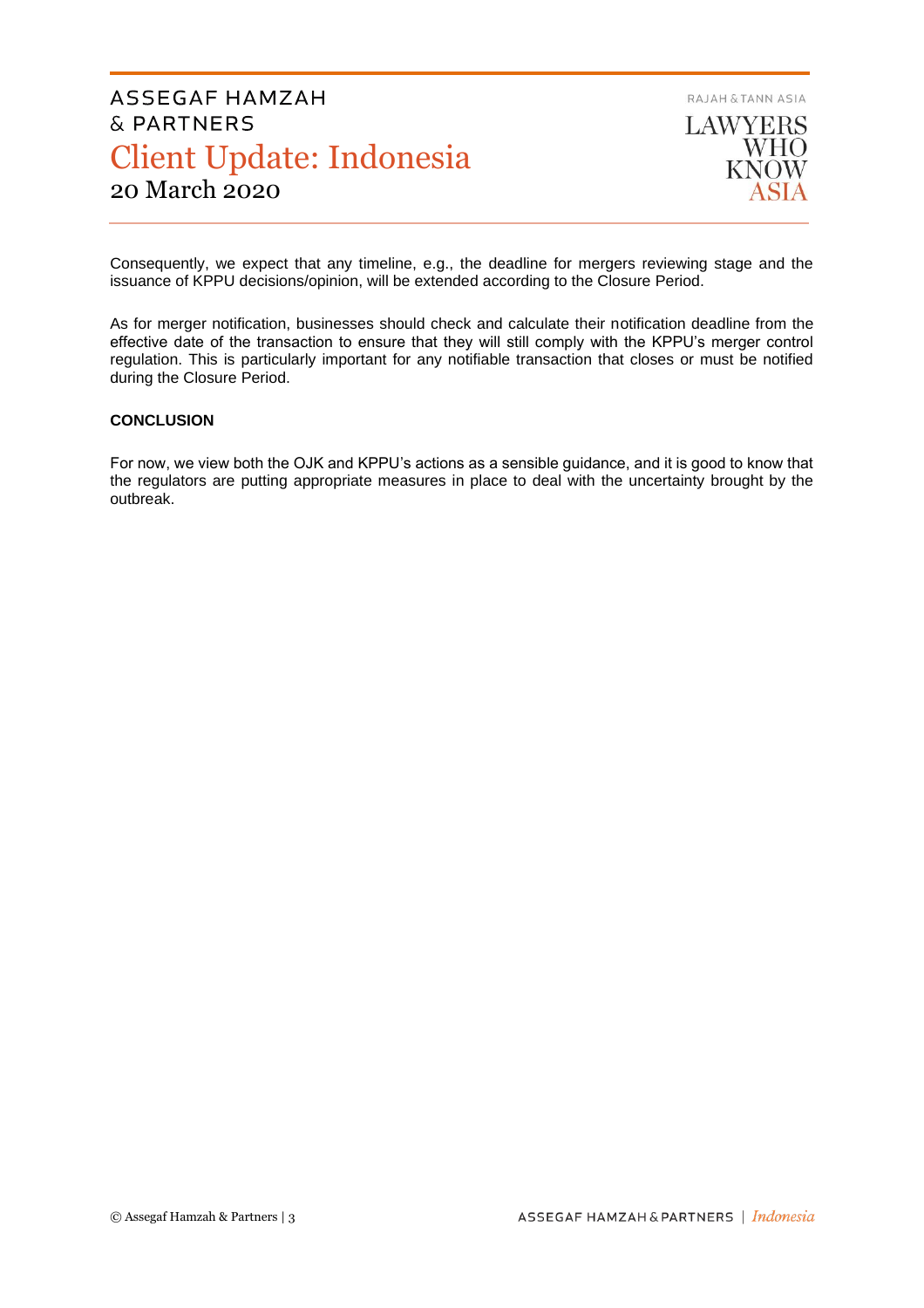RAJAH & TANN ASIA



# **Contacts**



**Putu Suryastuti** Partner

D +62 21 2555 7810 F +62 21 2555 7899 [putu.suryastuti@ahp.id](mailto:putu.suryastuti@ahp.id)



**Mohammad Renaldi Zulkarnain** Partner

D +62 21 2555 7803 F +62 21 2555 7899 [mohammad.zulkarnain@ahp.id](mailto:mohammad.zulkarnain@ahp.id)



**HMBC Rikrik Rizkiyana** Partner

D +62 21 2555 7855 F +62 21 2555 7899 [rikrik.rizkiyana@ahp.id](mailto:rikrik.rizkiyana@ahp.id)



**Farid Fauzi Nasution** Partner

D +62 21 2555 9998 F +62 21 2555 7899 [farid.nasution@ahp.id](mailto:farid.nasution@ahp.id)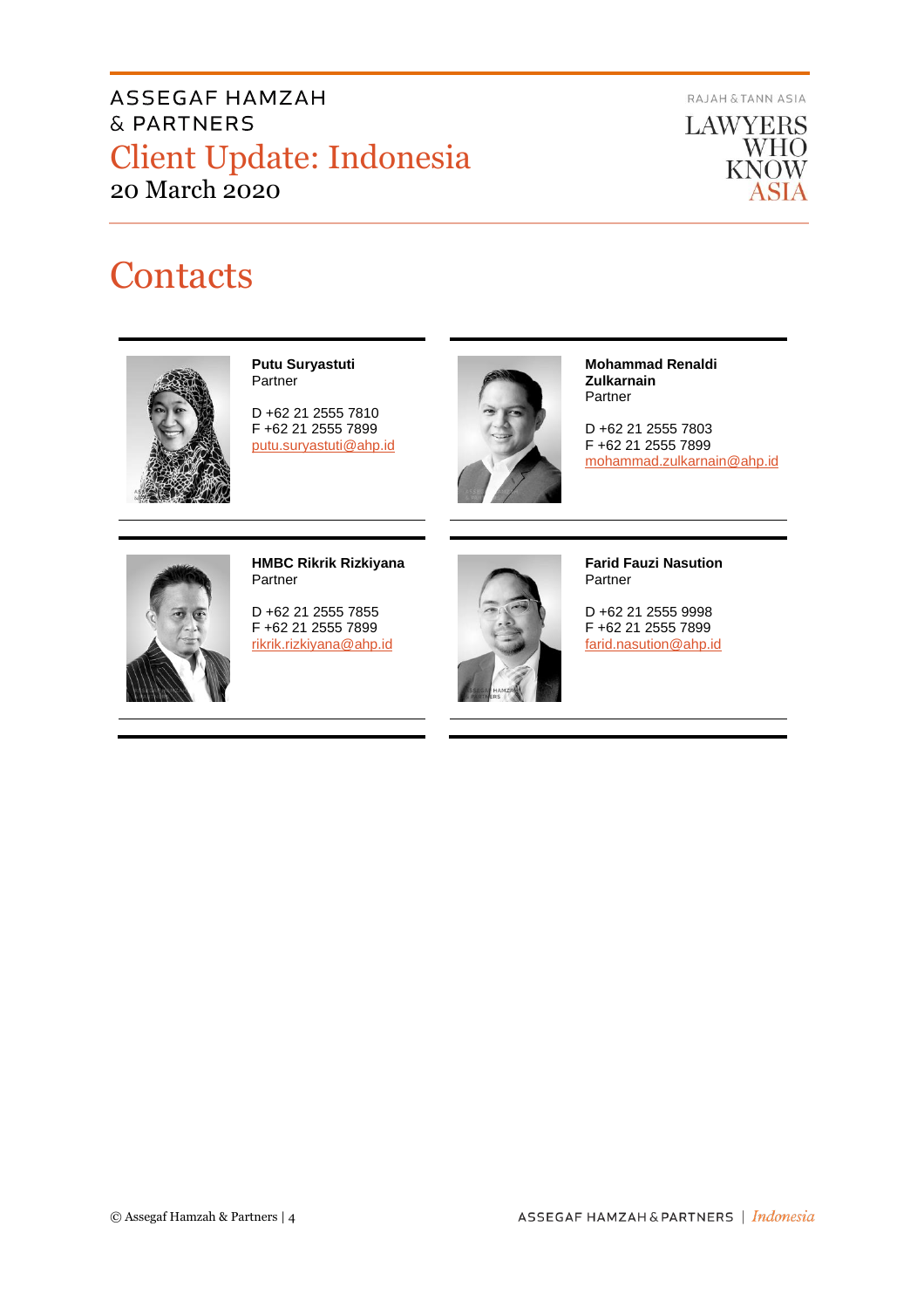

LAWYERS **WHO KNOW** 

# Our Regional Contacts

RAJAH & TANN  $\int$  *Singapore* 

**Rajah & Tann Singapore LLP** T +65 6535 3600 sg.rajahtannasia.com

# R&T SOK&HENG | *Cambodia*

**R&T Sok & Heng Law Office** T +855 23 963 112 / 113 F +855 23 963 116 kh.rajahtannasia.com

RAJAH & TANN 立杰上海 SHANGHAI REPRESENTATIVE OFFICE | China **Rajah & Tann Singapore LLP Shanghai Representative Office** T +86 21 6120 8818 F +86 21 6120 8820 cn.rajahtannasia.com

ASSEGAF HAMZAH & PARTNERS | Indonesia **Assegaf Hamzah & Partners**

## **Jakarta Office**

T +62 21 2555 7800 F +62 21 2555 7899

### **Surabaya Office**

T +62 31 5116 4550 F +62 31 5116 4560 www.ahp.co.id

RAJAH & TANN | Lao PDR **Rajah & Tann (Laos) Co., Ltd.** T +856 21 454 239 F +856 21 285 261 la.rajahtannasia.com

# **CHRISTOPHER & LEE ONG** | Malaysia

**Christopher & Lee Ong** T +60 3 2273 1919 F +60 3 2273 8310 www.christopherleeong.com

# RAJAH & TANN  $\mid$  *Myanmar*

**Rajah & Tann Myanmar Company Limited** T +95 1 9345 343 / +95 1 9345 346 F +95 1 9345 348 mm.rajahtannasia.com

### **GATMAYTAN YAP PATACSIL**

GUTIERREZ & PROTACIO (C&G LAW) | Philippines **Gatmaytan Yap Patacsil Gutierrez & Protacio (C&G Law)**  T +632 8894 0377 to 79 / +632 8894 4931 to 32 F +632 8552 1977 to 78 www.cagatlaw.com

# RAJAH & TANN | Thailand

**R&T Asia (Thailand) Limited** T +66 2 656 1991 F +66 2 656 0833 th.rajahtannasia.com

RAJAH & TANN LCT LAWYERS | Vietnam **Rajah & Tann LCT Lawyers**

## **Ho Chi Minh City Office** T +84 28 3821 2382 / +84 28 3821 2673 F +84 28 3520 8206

# **Hanoi Office**

T +84 24 3267 6127 F +84 24 3267 6128 www.rajahtannlct.com

Rajah & Tann Asia is a network of legal practices based in South-East Asia. Member firms are independently constituted and regulated in accordance with relevant local legal requirements. Services provided by a member firm are governed by the terms of engagement between the member firm and the client.

This Update is solely intended to provide general information and does not provide any advice or create any relationship, whether legally binding or otherwise. Rajah & Tann Asia and its member firms do not accept, and fully disclaim, responsibility for any loss or damage which may result from accessing or relying on this Update.